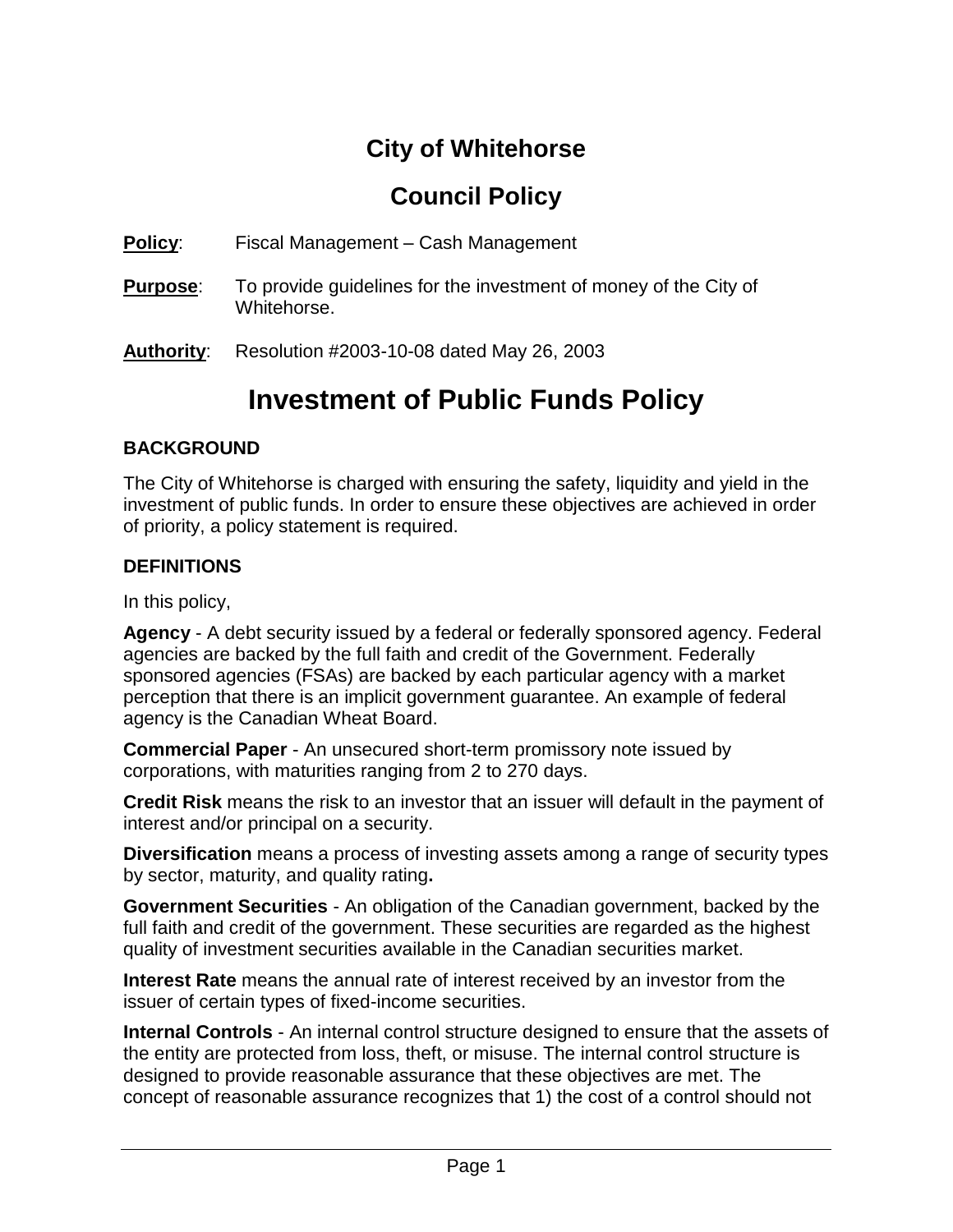exceed the benefits likely to be derived and 2) the valuation of costs and benefits requires estimates and judgments by management.

**Investment Policy** - A concise and clear statement of the objectives and parameters formulated by an investor or investment manager for a portfolio of investment securities.

**Liquidity** - An asset that can be converted easily and quickly into cash.

**Local Government Investment Pool (LGIP)** - An investment by local governments in which their money is pooled as a method for managing local funds.

**Market Value** – The current market price of a security.

**Maturity** - The date on which payment of a financial obligation is due.

**Par** - Face value or principal value of a bond, typically \$1,000 per bond.

**Principal** - The face value or par value of a debt instrument. Also may refer to the amount of capital invested in a given security.

**Prudent Person Rule** - An investment standard outlining the fiduciary responsibilities of public funds investors relating to investment practices.

**Safekeeping** - Holding of assets (e.g., securities) by a financial institution.

**Total Return** - The sum of all investment income plus changes in the capital value of the portfolio.

**Yield** means the current rate of return on an investment security, generally expressed as a percentage of the security's current price.

## **SCOPE**

1. This policy applies to the investment of operating, capital, and reserve funds.

#### **Pooling of Funds**

2. The City of Whitehorse will consolidate all funds to maximize investment earnings. Investment income will be allocated to the various reserves based on their respective participation and in accordance with Reserve Fund Bylaw 2001-34.

#### **GENERAL OBJECTIVES**

3. The primary objectives of investment activities shall be, in priority order, safety, liquidity, and yield.

#### **Safety**

4. Safety of principal is the foremost objective of the investment program. Investments shall be undertaken in a manner that seeks to ensure the preservation of capital in the overall portfolio. The objective will be to mitigate credit risk and interest rate risk.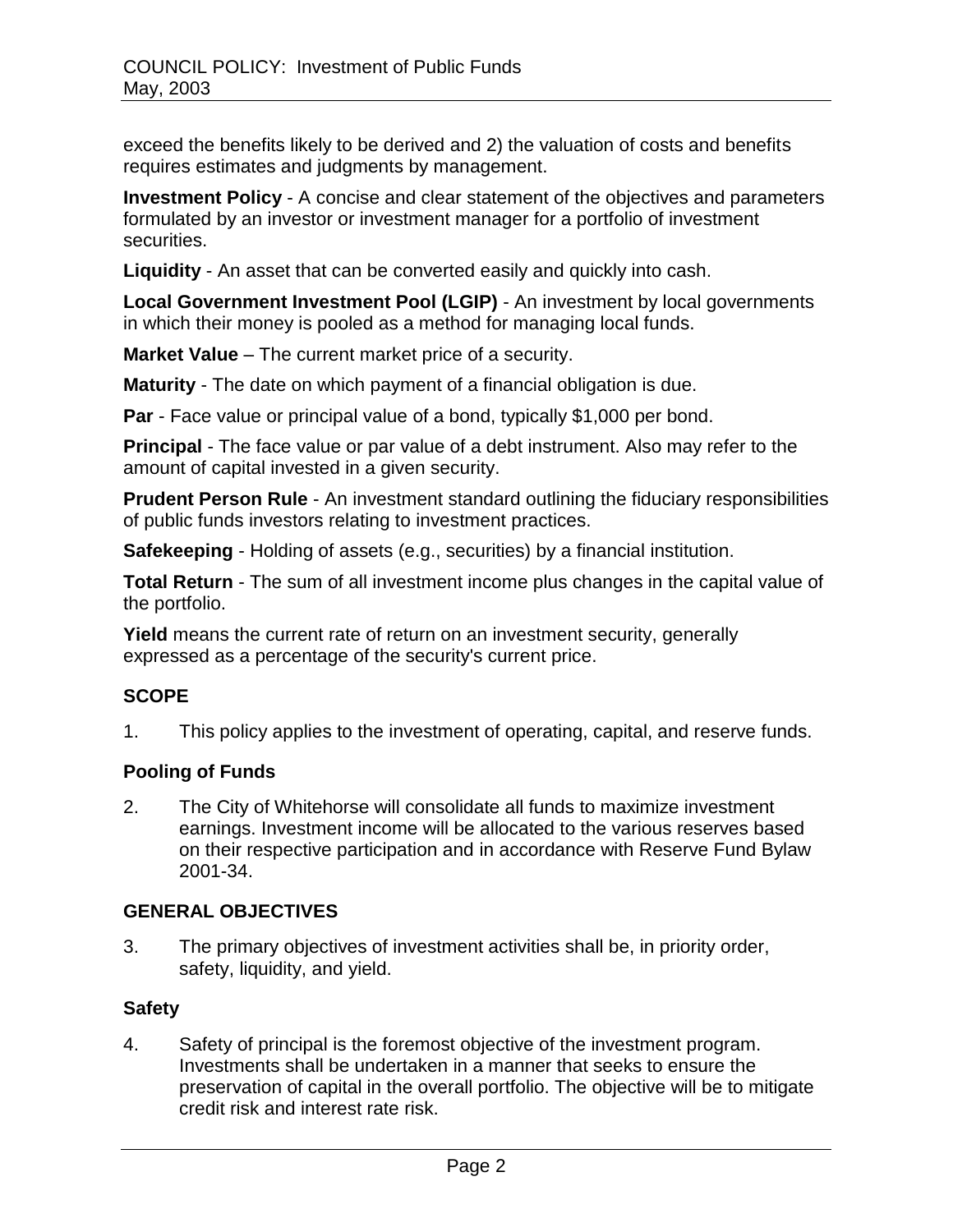## **Credit Risk**

- 5. The City of Whitehorse will minimize credit risk, the risk of loss due to the failure of the security issuer or backer, by:
	- (1) Limiting investments to the safest types of securities
	- (2) Pre-qualifying the financial institutions, broker/dealers, intermediaries, and advisers with which the City will do business
	- (3) Diversifying the investment portfolio so that potential losses on individual securities will be minimized.

#### **Interest Rate Risk**

- 6. The City of Whitehorse will minimize the risk that the market value of securities in the portfolio will fall due to changes in general interest rates, by:
	- (1) Structuring the investment portfolio so that securities mature to meet cash requirements for ongoing operations, thereby avoiding the need to sell securities on the open market prior to maturity
	- (2) Investing operating funds primarily in shorter-term securities, money market funds, or similar investment pools.

## **Liquidity**

7. The investment portfolio shall remain sufficiently liquid to meet all operating requirements that may be reasonably anticipated. This is accomplished by structuring the portfolio so that securities mature concurrent with cash needs to meet anticipated demands. A portion of the portfolio also may be placed in money market funds or local government investment pools that offer same-day liquidity for short-term funds.

#### **Yield**

8. The investment portfolio shall be designed with the objective of attaining a market rate of return throughout budgetary and economic cycles, taking into account the investment risk constraints and liquidity needs. Return on investment is of secondary importance compared to the safety and liquidity objectives described above. The core of investments is limited to low risk securities in anticipation of earning a fair return relative to the risk being assumed. Securities shall not be sold prior to maturity unless liquidity needs require it.

## **STANDARDS OF CARE**

#### **Prudence**

9. The standard of prudence to be used by investment officials shall be the "prudent person" standard and shall be applied in the context of managing an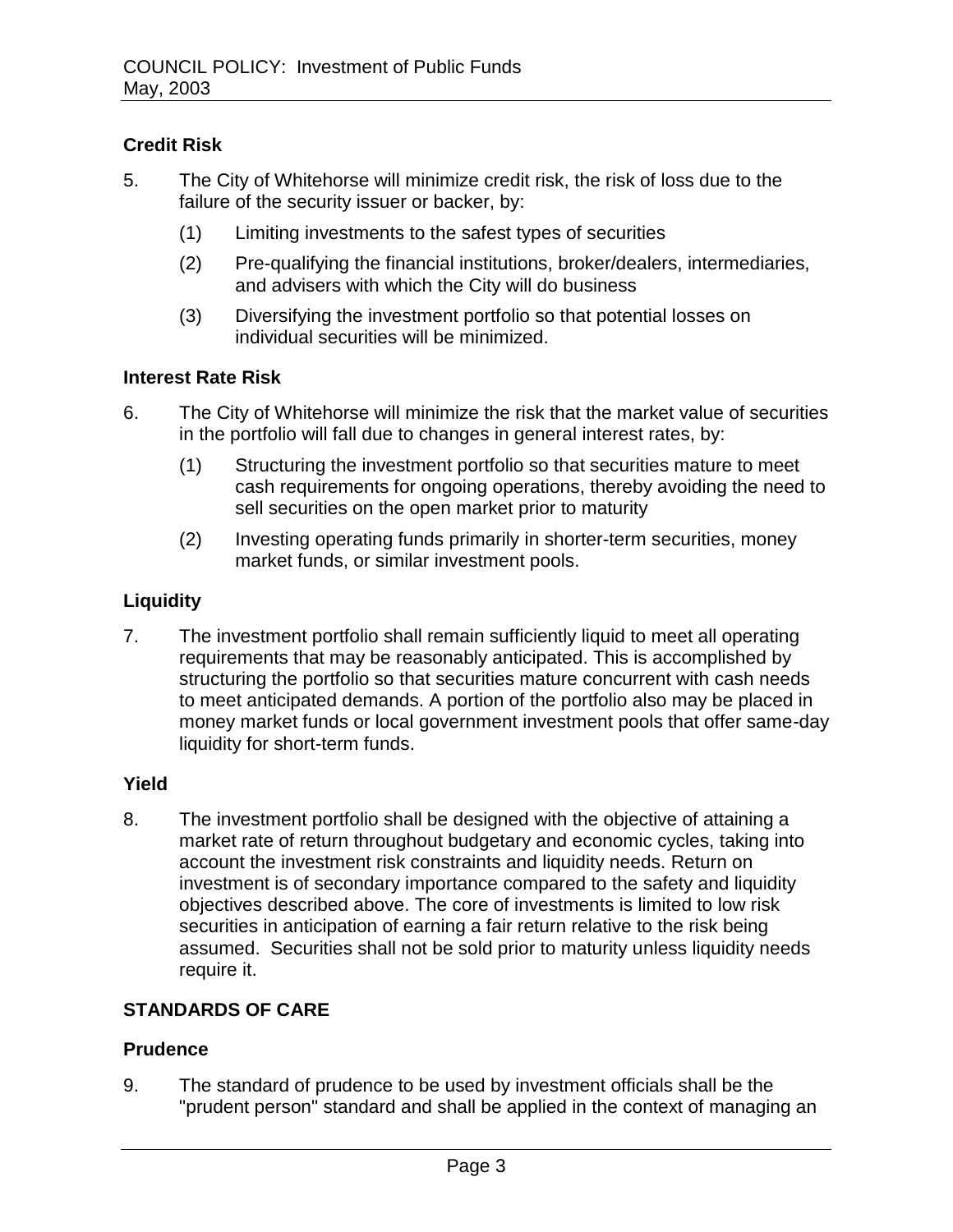overall portfolio. Investment officers acting in accordance with written procedures and this investment policy and exercising due diligence shall be relieved of personal responsibility for an individual security's credit risk or market price changes, provided deviations from expectations are reported in a timely fashion and the liquidity and the sale of securities are carried out in accordance with the terms of this policy.

10. Investments shall be made with judgment and care, under circumstances then prevailing, which persons of prudence, discretion and intelligence exercise in the management of their own affairs, not for speculation, but for investment, considering the probable safety of their capital as well as the probable income to be derived.

#### **Ethics and Conflicts of Interest**

11. Officers and employees involved in the investment process shall refrain from personal business activity that could conflict with the proper execution and management of the investment program, or that could impair their ability to make impartial decisions. Employees and investment officials shall disclose any material interests in financial institutions with which they conduct business. They shall further disclose any personal financial/investment positions that could be related to the performance of the investment portfolio. Employees and officers shall refrain from undertaking personal investment transactions with the same individual with whom business is conducted on behalf of the City of Whitehorse.

#### **SAFEKEEPING AND CUSTODY**

#### **Authorized Financial Dealers and Institutions**

- 12. A list will be maintained of financial institutions authorized to provide investment services. In addition, a list also will be maintained of approved security broker/dealers selected by creditworthiness.
- 13. All financial institutions and broker/dealers who desire to become qualified for investment transactions may be required to supply the following as appropriate:
	- (1) Audited financial statements
	- (2) Proof of territorial/federal registration
	- (3) Confirmation of having read and understood and agreeing to comply with the City of Whitehorse's investment policy.
	- (4) Confirmation of membership in good standing in the Investment Dealers Association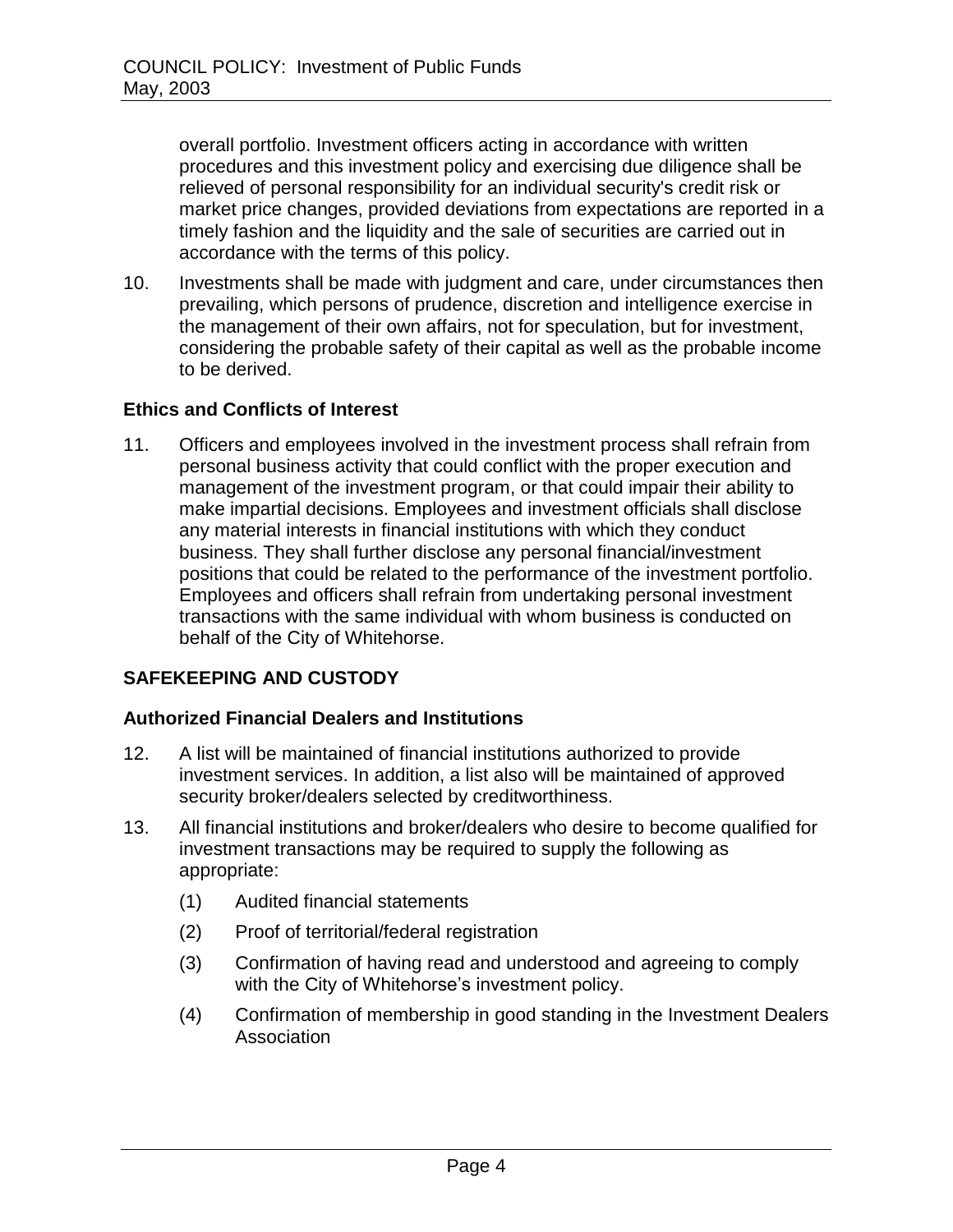#### **Internal Controls**

- 14. The investment officer is responsible for establishing and maintaining an internal control structure designed to ensure that the assets of the City of Whitehorse are protected from loss, theft or misuse. The internal control structure shall be designed to provide reasonable assurance that these objectives are met. The concept of reasonable assurance recognizes that
	- (1) the cost of a control should not exceed the benefits likely to be derived and
	- (2) the valuation of costs and benefits requires estimates and judgments by management.

#### **Delivery vs. Payment**

15. All trades where applicable will be executed by delivery vs. payment to ensure that securities are deposited in an eligible financial institution prior to the release of funds. A third-party custodian as evidenced by safekeeping receipts may hold securities.

#### **SUITABLE AND AUTHORISED INVESTMENTS**

#### **Investment Types**

- 16. Consistent with the GFOA Policy Statement Concerning Investment Practices, the following investments will be permitted by this policy and are those defined by Section 243 of the *Yukon Municipal Act*:
	- (1) Government obligations, Government agency obligations, and Government instrumentality obligations, which have a liquid market with a readily determinable market value;
	- (2) Certificates of deposit and other evidences of deposit at financial institutions, bankers' acceptances, and commercial paper, which must be rated in the highest tier by two nationally recognized rating agencies;
	- (3) Investment-grade obligations of provincial and local governments and public authorities;
	- (4) Local government investment pools administered through joint powers statutes and other intergovernmental agreement legislation.

#### **INVESTMENT PARAMETERS**

#### **Diversification**

- 17. The investments shall be diversified by:
	- (1) limiting investments to avoid over concentration in securities from a specific issuer or business sector (excluding Treasury securities),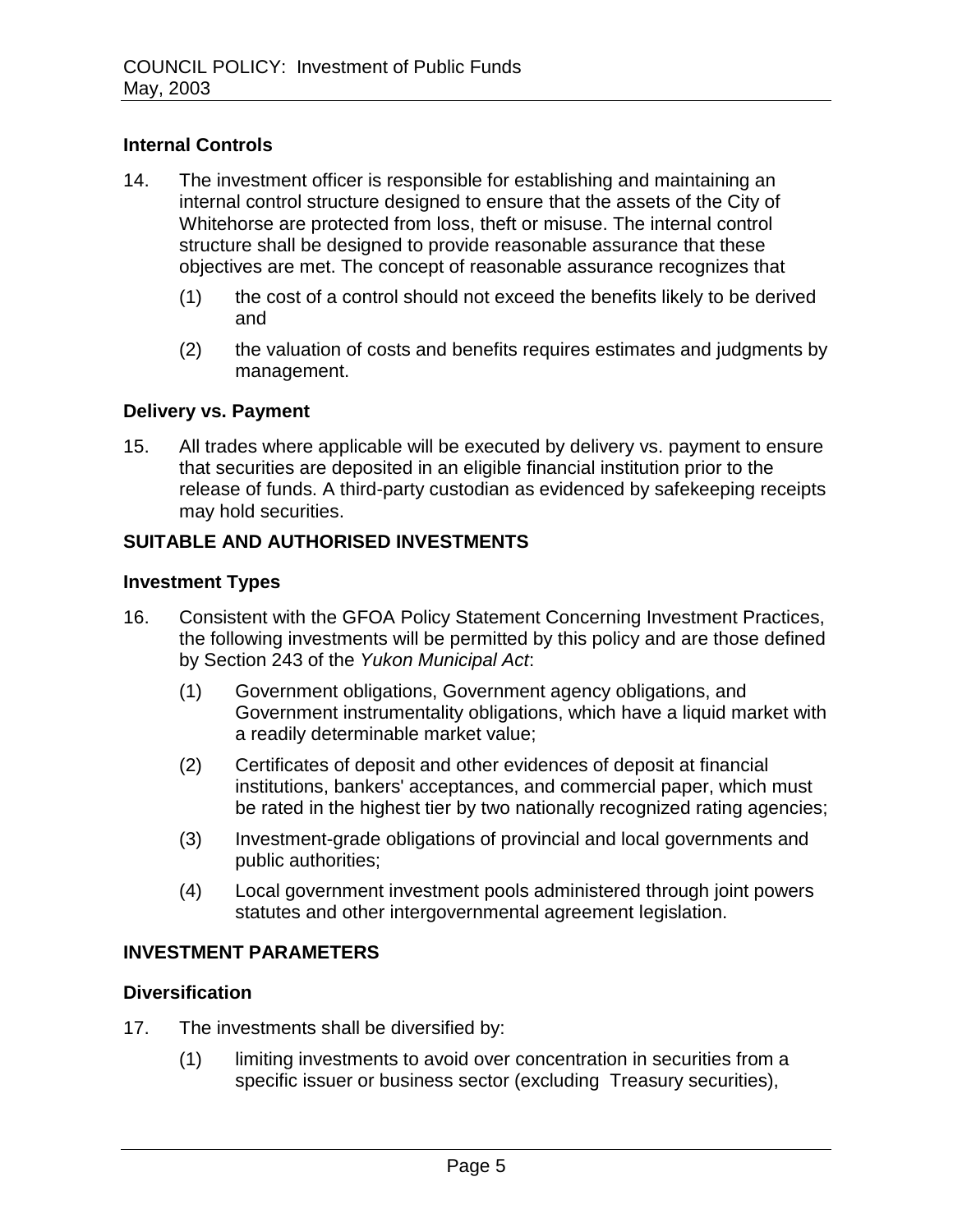- (2) limiting investment in securities that have higher credit risks,
- (3) investing in securities with varying maturities, and
- (4) continuously investing a portion of the portfolio in readily available funds such as local government investment pools to ensure that appropriate liquidity is maintained in order to meet ongoing obligations.

#### **Maximum Maturities**

18. To the extent possible, the City of Whitehorse shall attempt to match its investments with anticipated cash flow requirements. Unless matched to a specific cash flow, the City will not directly invest in securities maturing more than five (5) years from the date of purchase.

#### **REPORTING**

#### **Methods**

- 19. The investment officer shall prepare an investment report annually including a management summary that provides an analysis of the status of the current investment portfolio and transactions made over the last year. This management summary will be prepared in a manner that will allow the City of Whitehorse to ascertain whether investment activities during the reporting period have conformed to the investment policy. The report will include the following:
	- (1) Listing of individual securities held at the end of the reporting period.
	- (2) Average weighted yield to maturity of portfolio on investments as compared to applicable benchmarks.
	- (3) Listing of investment by maturity date.
	- (4) Percentage of the total portfolio that each type of investment represents.

#### **Performance Standards**

20. The investment portfolio will be managed in accordance with the parameters specified within this policy. The portfolio should obtain a market average rate of return during a market/economic environment of stable interest rates. During the annual budget process benchmarks shall be established against which portfolio performance shall be compared on a regular basis.

#### **Marking to Market**

21. The market value of the portfolio shall be calculated annually and a statement of the market value of the portfolio shall be issued annually.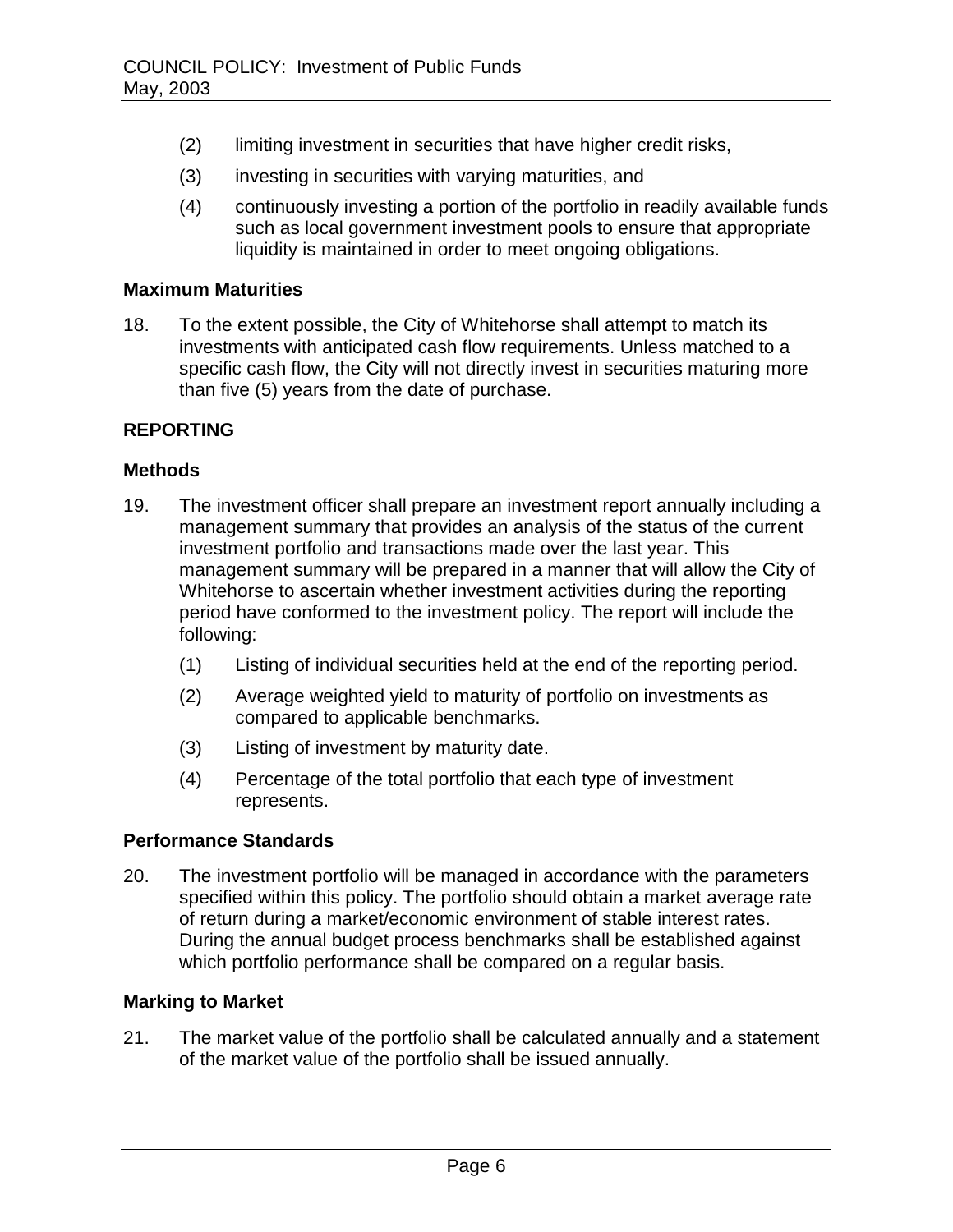## **LIST OF ATTACHMENTS**

- 22. The following documents, as applicable, form part of this policy:
	- (1) Listing of authorized personnel,
	- (2) Relevant investment statutes,
	- (3) Listing of authorized broker/dealers and financial institutions
	- (4) Wire transfer agreements,
	- (5) Sample investment reports, and
	- (6) Methodology for calculating rate of return.